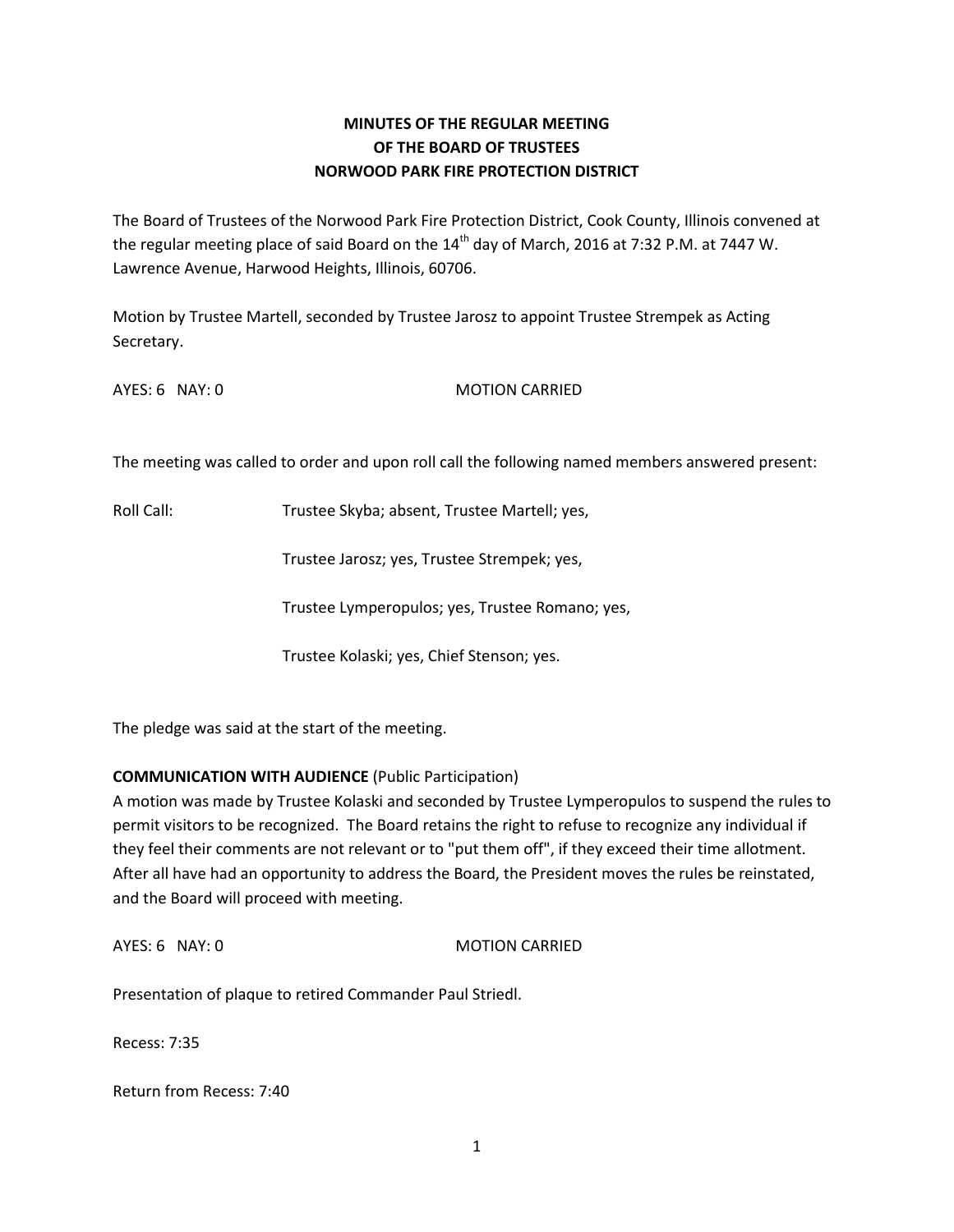A motion was made by Trustee Strempek and seconded by Trustee Romano to approve the payment of all current disbursements in the amount of \$559,077.10.

Trustee Romano stated that this is higher than normal and asked the Chief for a list for what was above the normal payments. Discussion.

| Roll Call:     | Trustee Skyba; absent, Trustee Jarosz; yes,                                                 |
|----------------|---------------------------------------------------------------------------------------------|
|                | Trustee Martell; yes, Trustee Strempek; yes,                                                |
|                | Trustee Lymperopulos; yes, Trustee Romano; yes,                                             |
|                | Trustee Kolaski; yes.                                                                       |
| AYES: 6 NAY: 0 | <b>MOTION CARRIED</b>                                                                       |
|                | Motion by Trustee Jarosz and seconded by Trustee Lymperopulos to approve the minutes of the |

Regular Session meeting held on February 8<sup>th</sup>, 2016.

Roll Call: Trustee Skyba; absent, Trustee Jarosz; yes,

Trustee Martell; yes, Trustee Strempek; yes,

Trustee Lymperopulos; yes, Trustee Romano; yes,

Trustee Kolaski; yes.

AYES: 6 NAY: 0 MOTION CARRIED

Motion by Trustee Romano and seconded by Trustee Martell to approve the minutes of the Special meeting held on February  $24^{th}$ , 2016.

Roll Call: Trustee Skyba; absent, Trustee Jarosz; yes,

Trustee Martell; yes, Trustee Strempek; yes,

Trustee Lymperopulos; abstain, Trustee Romano; yes,

Trustee Kolaski; abstain.

AYES: 6 NAY: 0 MOTION CARRIED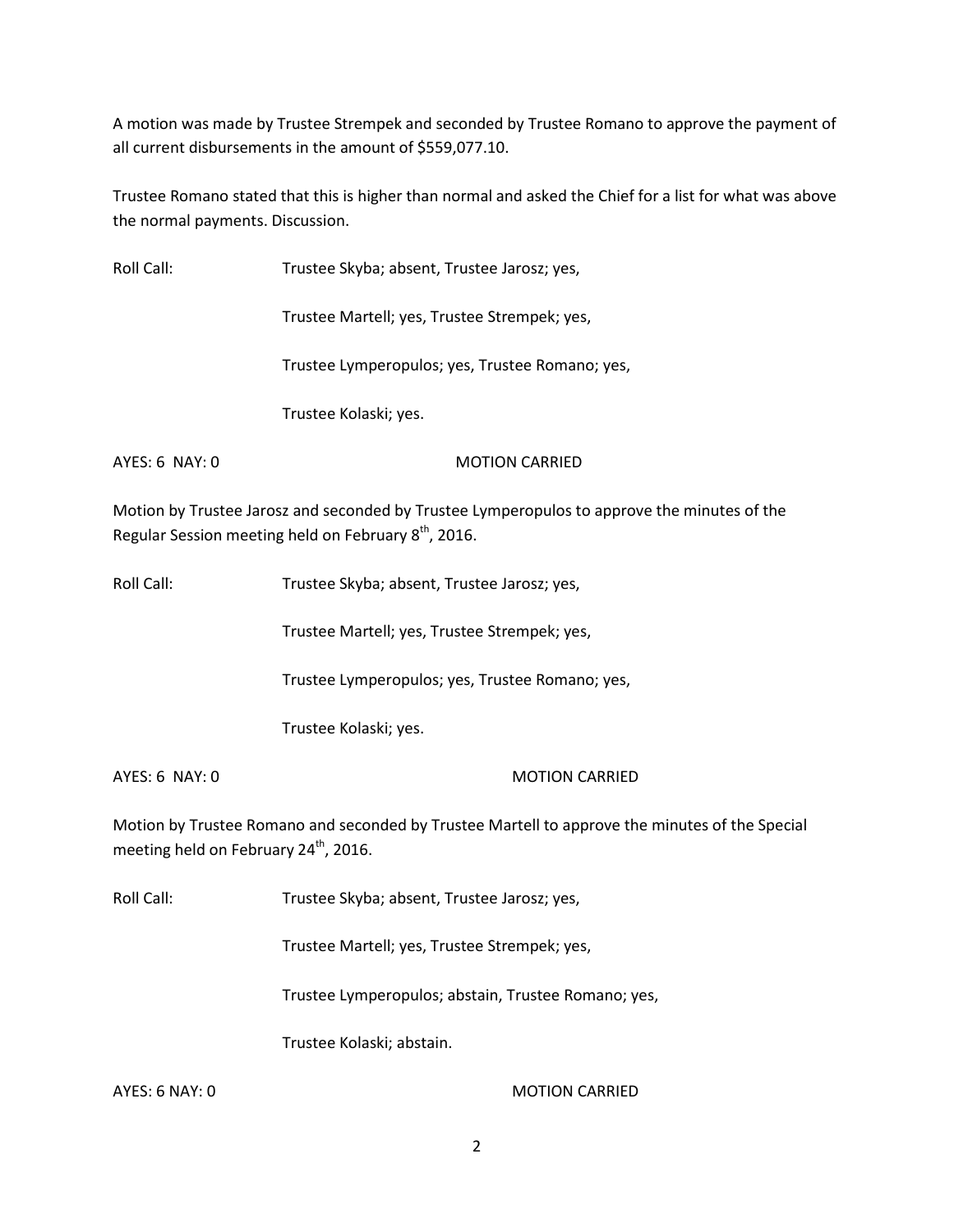#### **TREASURER'S REPORT**

# Schedule of Assets (Arising from Cash Transactions) February  $29^{th}$ , 2016

| Assets                                                      |                |
|-------------------------------------------------------------|----------------|
| Checking and money market accounts (interest rate-APY):     |                |
| Plaza Bank checking #4303503 (0.046%)                       | \$6,806.09     |
| Plaza Bank money market #4303498 (0.295%)                   | 387,003.45     |
| Plaza Bank ambulance billing money market #4304492 (0.295%) | 237,831.16     |
| Plaza Bank-Medical #1003102                                 | 1,025.30       |
| Total checking and money market accounts                    | 632,666.00     |
| Certificates of deposit (interest rate and maturity):       |                |
| Plaza Bank (0.65%, 03/02/16)                                | 630,090.29     |
| Belmont Bank and Trust (1.00% 08/23/16)                     | 551,525.50     |
| Belmont Bank (1.00% 08/05/16)                               | 126,968.01     |
| Plaza Bank (0.65% 03/18/16)                                 | 427,748.38     |
| Belmont Bank (1.00% 08/21/16)                               | 527,282.09     |
| Belmont Bank (.996% 07/19/16)                               | 372,538.19     |
| Total certificates of deposit                               | 2,636,152.46   |
| Total checking, money market and certificates of deposit    | \$3,238,818.46 |

Motion by Trustee Kolaski seconded by Trustee Martell to approve the Treasurer's report as presented from the Financial Statement for February 2016**.** 

Trustee Romano stated there was a large payment, we are receiving tax money, and a CD was renewed at a 1% rate for 1 year. We do have another CD due March  $18<sup>th</sup>$ , but need to evaluate our cash flow before we decide what to do. We are no longer able to break CD's at Byline Bank.

Roll Call: Trustee Skyba; absent, Trustee Jarosz; yes,

Trustee Martell; yes, Trustee Strempek; yes,

Trustee Lymperopulos; yes, Trustee Romano; yes,

Trustee Kolaski; yes.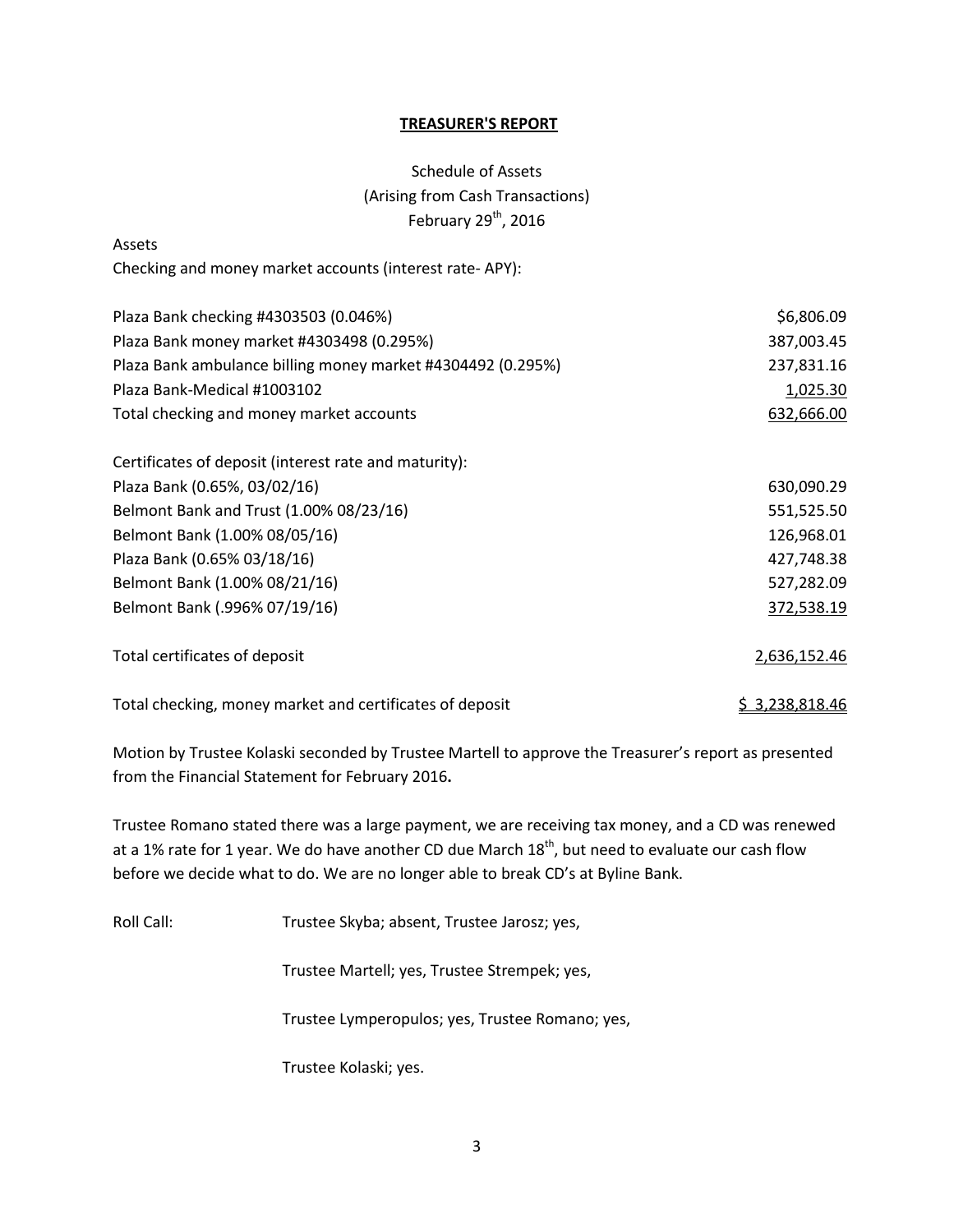#### AYES: 6 NAY: 0 MOTION CARRIED

#### **Chiefs Report:**

All Trustees received a copy of the alarm report and training report.

All Trustees received a copy of the inspection report along with the list of completed inspections for this month.

I have talked with Shawn about setting up a hearing for the disabled firefighter and the percentage of insurance they would pay. I suggested we do it before the next board meeting but he thought it should be separate from that. I talked with Shawn and Trustee Martell today and they would like to schedule April  $7<sup>th</sup>$  for the hearing. Trustee Martell stated that if he doesn't show up at the meeting, then we should hold the hearing and start charging him his percentage for insurance.

The electrician has replaced all but one panel. The last panel covers the emergency generator and this should be completed this Wednesday. He has done a great job, very meticulous and he communicates very well with us.

The finance committee will have a meeting on March 22 $<sup>nd</sup>$  at 7pm to meet with PSI and Metro to</sup> discuss the bids.

The sign is being constructed, they just notified us that the electronic message unit is completed and the next payment is due. They will be coming out to remove the current sign and bring it to their shop to see what they can reconstruct. I contacted IPRF about using our safety grant toward the sign because we would be using the sign for Pub Ed and safety messages to the public. They would only allow this if the sign was mobile and we would be bringing it to different events.

I met with Norridge and Schiller Park on the consolidated dispatch. If you remember we must have a plan in place by July 1, 2016. We thought we would be able to stay with Norridge dispatch and have the required 25,000 residents but we were told that we were not the ETSB and this would not work. Norridge and Schiller Park decided to split the cost of a consulting firm to do a study for both towns. I believe Harwood Heights and River Grove might join in on the study. Discussion.

The specification booklet and project drawings for the roof are completed from STI. This will be published May 16<sup>th</sup> with the pre bid meeting May 26<sup>th</sup> and the bid opening at the June 13<sup>th</sup> board meeting. The work can begin any time after July  $1<sup>st</sup>$  depending on the contractor. Discussion.

Motion by Trustee Lymperopulos and seconded by Trustee Jarosz to accept the Chief's Report for February 2016 as presented by the Chief.

AYES: 6 NAY: 0 MOTION CARRIED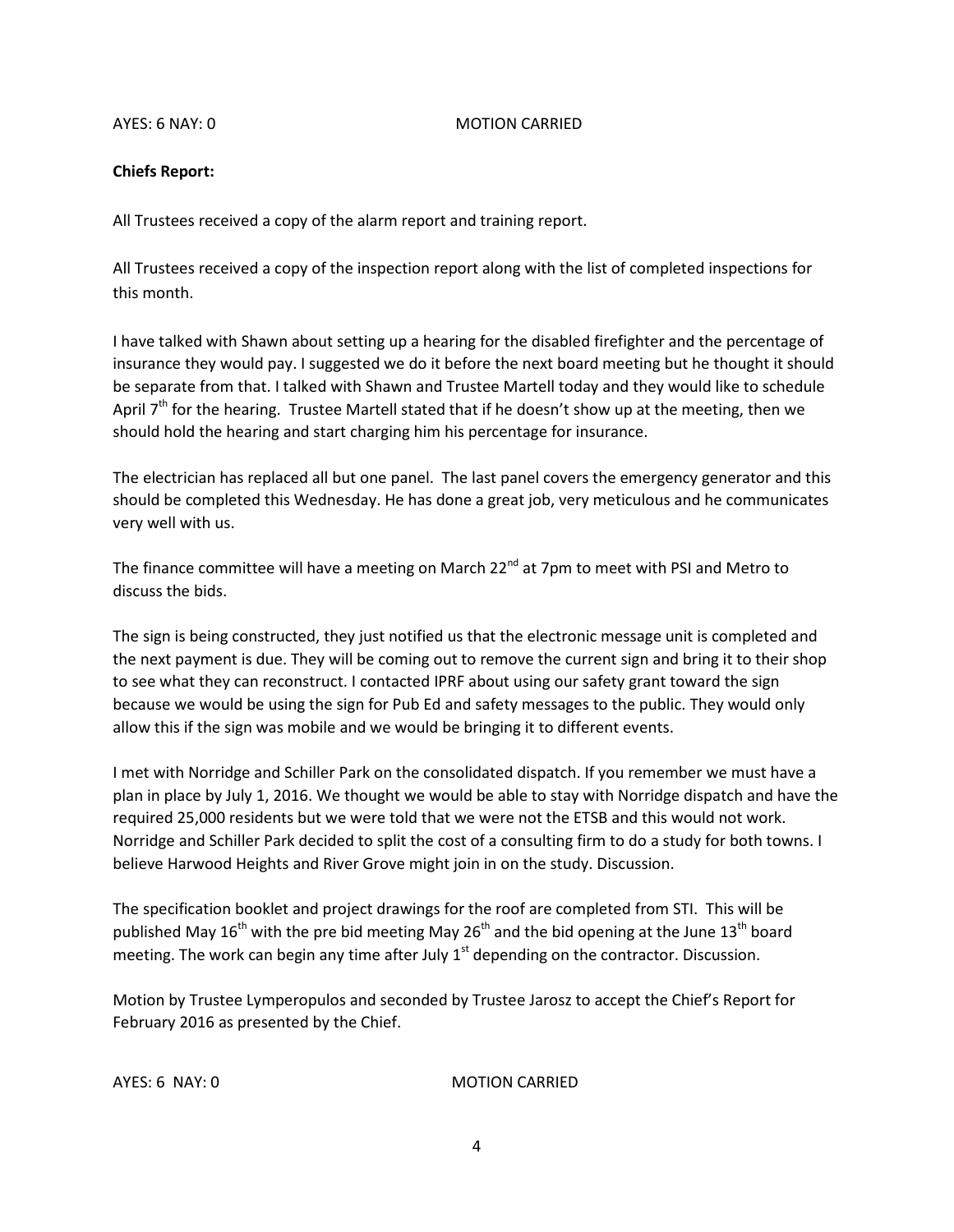#### **President Report:**

Trustee Martell stated that there is a lot of good things going on and the committees are busy.

#### **Committee Reports:**

Finance Committee- Trustee Romano stated that the audit is done and filed on time. Everyone has their copies. We still need to meet with Lauterbach and Amen to make sure we do not have the same issues happen again with the audit.

We met as a committee and decided it was in our best interest to interview both Paramedic companies and have them explain their bids. Then the committee can make a recommendation. Continued discussion on ambulance bid.

Building and Equipment Committee- Trustee Lymperopulos stated the roof is the biggest thing, then the electric, but the chief covered it.

Information Technology Committee - Chairman Strempek has nothing to report at this time.

Policy Committee- Trustee Kolaski stated that there is nothing at this time. Chief Stenson stated that he spoke with the Attorney and the policy changes are down to about two issue and it in the hands of the Attorney's. Discussion.

Strategic Planning Committee- Trustee Martell stated that we met before the Chief left and made progress. The next meeting will be on March 23<sup>rd</sup>.

Human Capital Committee-Trustee Skyba is not present.

Community Relations Committee- Trustee Jarosz stated that we had a meeting and our next meeting will be on March 30<sup>th</sup>. We will know what restaurant and should send letters out asking for donations. Chief states they were looking to have a BBQ for all active and retired firefighters and Trustees on the date of the actual anniversary. Then that Saturday we will have a dinner at Biagio's for all the officials. We will then come to the firehouse and unveil the monument. Discussion. T-shirts will be handed out at the Open House.

Pension Fund-Trustee Romano stated there is nothing to report at this time.

### **Old Business:**

None.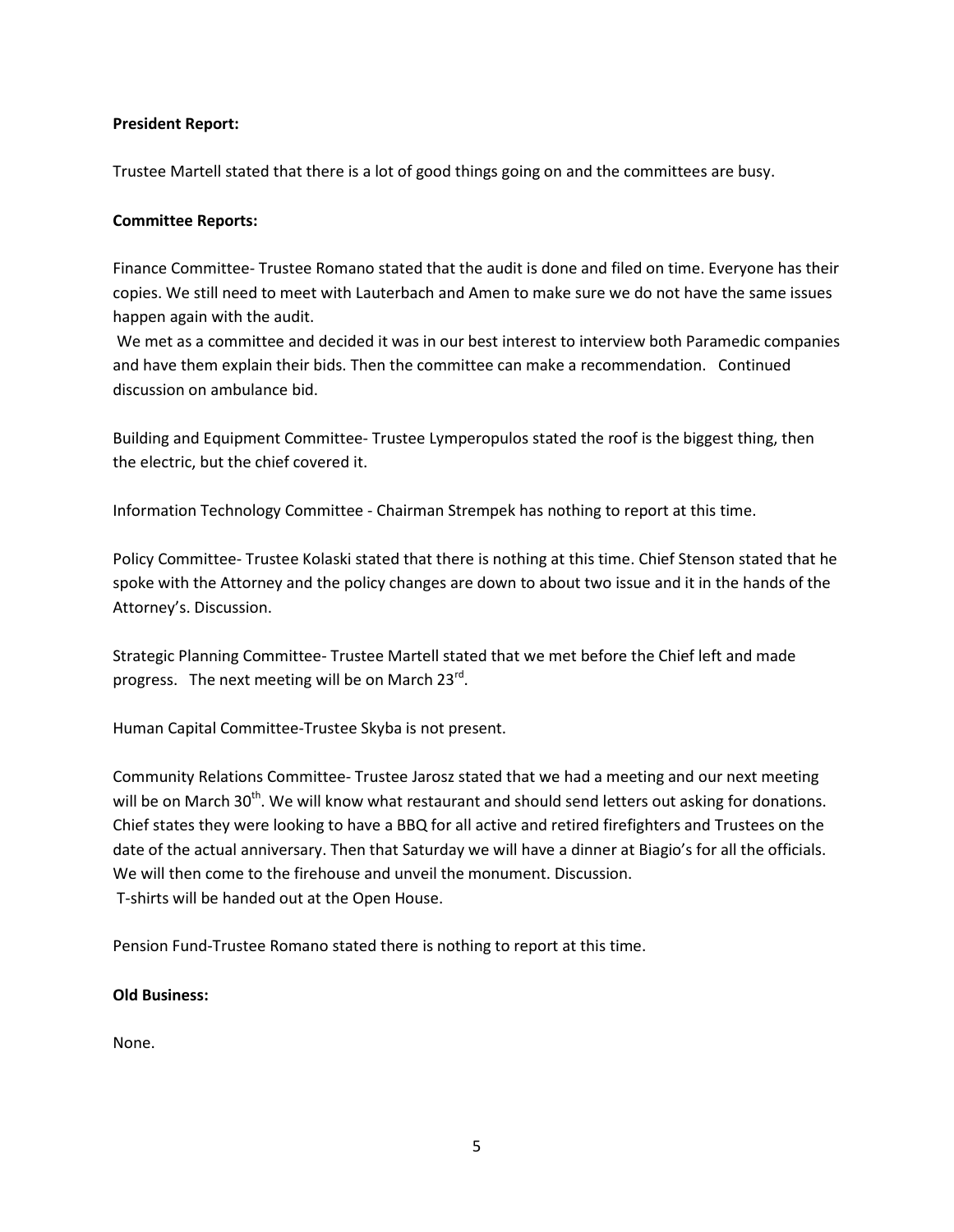#### **New Business**:

Motion by Trustee Jarosz and seconded by Trustee Lymperopulos to approve the payout of elective sick time buyback to the following: Claude Erlewein 96 hours- \$3,459.12

Total elective buyback \$3,459.12.

Trustee Martell stated that he did review this.

| Roll Call:    | Trustee Skyba; absent, Trustee Martell; yes,    |
|---------------|-------------------------------------------------|
|               | Trustee Strempek; yes, Trustee Romano; yes,     |
|               | Trustee Lymperopulos; yes, Trustee Jarosz; yes, |
|               | Trustee Kolaski; yes.                           |
| AYES:6 NAY: 0 | <b>MOTION CARRIED</b>                           |

Motion by Trustee Strempek and seconded by Trustee Romano to approve the purchase of a monument for the 75<sup>th</sup> Anniversary of Norwood Park Fire Protection District at a cost not to exceed \$40,000.00.

Trustee Lymperopulos asked if the \$40,000 is just for the monument itself and not for the rest of the 75<sup>th</sup> anniversary celebration. Trustee Jarosz stated that this should be for the monument itself. Chief stated that there will be letters sent out for donations and anyone who donates over \$1,000 will have their names engraved on a plaque. Discussion.

Any donations will go to offset the cost of the monument and any extra will go towards the  $75<sup>th</sup>$ Anniversary Celebration.

Roll Call: Trustee Skyba; absent, Trustee Martell; yes,

Trustee Strempek; yes, Trustee Romano; yes,

Trustee Lymperopulos; yes, Trustee Jarosz; yes,

Trustee Kolaski; yes.